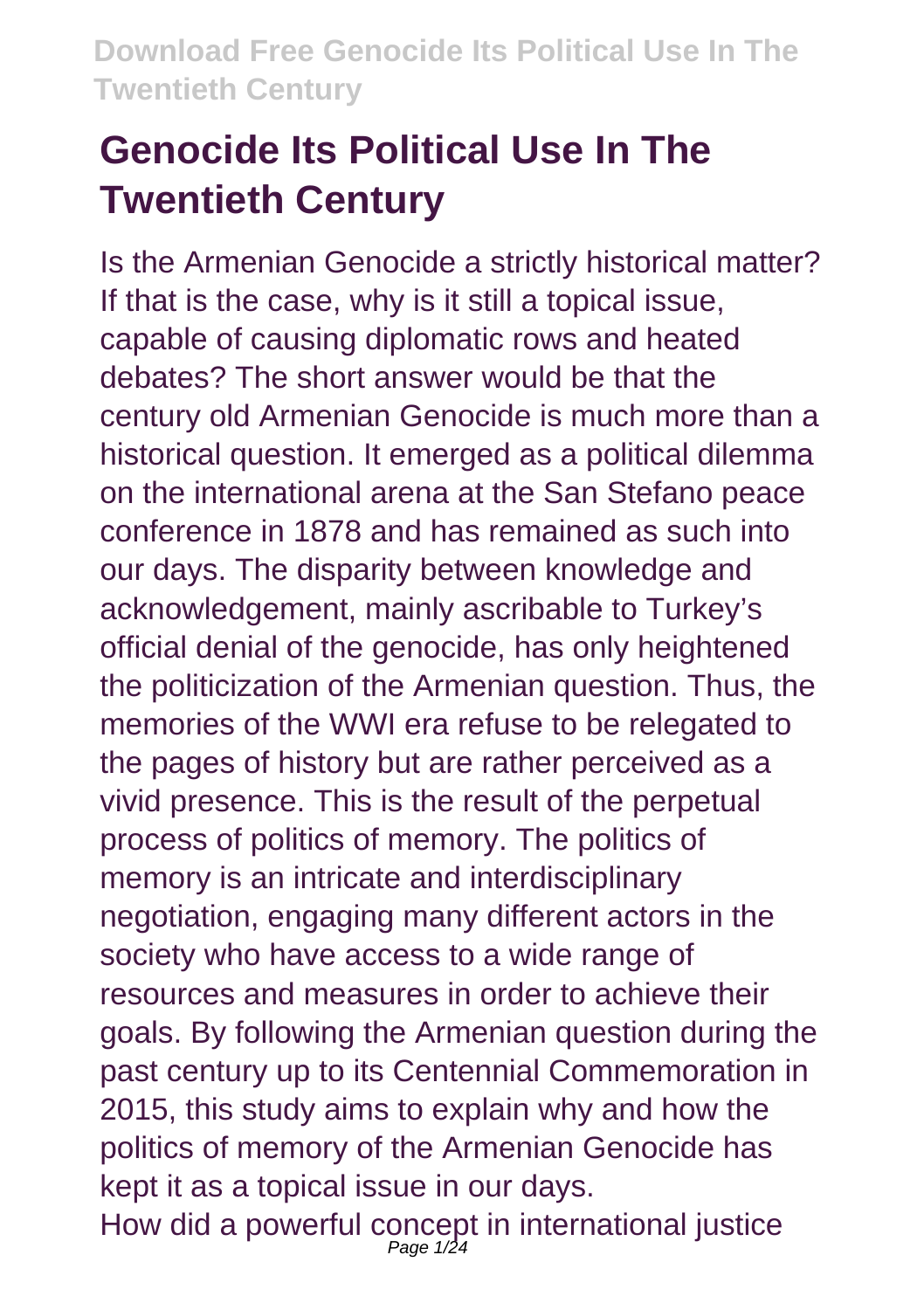evolve into an inequitable response to mass suffering? For a term coined just seventy-five years ago, genocide has become a remarkably potent idea. But has it transformed from a truly novel vision for international justice into a conservative, even inaccessible term? The Politics of Annihilation traces how the concept of genocide came to acquire such significance on the global political stage. In doing so, it reveals how the concept has been politically contested and refashioned over time. It explores how these shifts implicitly impact what forms of mass violence are considered genocide and what forms are not. Benjamin Meiches argues that the limited conception of genocide, often rigidly understood as mass killing rooted in ethno-religious identity, has created legal and political institutions that do not adequately respond to the diversity of mass violence. In his insistence on the concept's complexity, he does not undermine the need for clear condemnations of such violence. But neither does he allow genocide to become a static or timeless notion. Meiches argues that the discourse on genocide has implicitly excluded many forms of violence from popular attention including cases ranging from contemporary Botswana and the Democratic Republic of Congo, to the legacies of colonial politics in Haiti, Canada, and elsewhere, to the effects of climate change on small island nations. By mapping the multiplicity of forces that entangle Page 2/24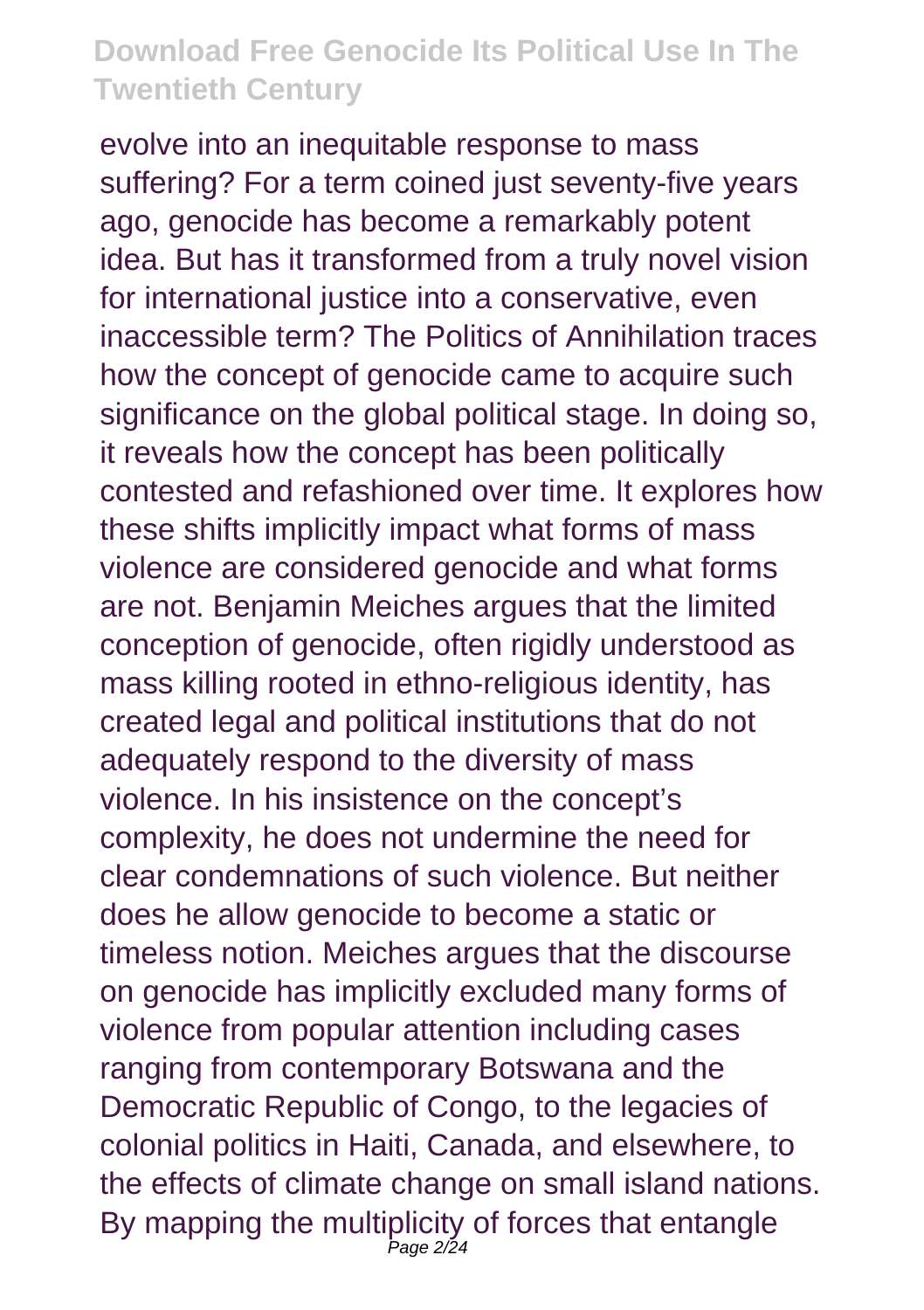the concept in larger assemblages of power, The Politics of Annihilation gives us a new understanding of how the language of genocide impacts contemporary political life, especially as a means of protesting the social conditions that produce mass violence.

Describes the political situations which have resulted in genocide, shows how technological developments have made massacres more feasible, and discusses the influence of larger nations in fomenting conflict Benjamin A. Valentino finds that ethnic hatreds or discrimination, undemocratic systems of government, and dysfunctions in society play a much smaller role in mass killing and genocide than is commonly assumed. He shows that the impetus for mass killing usually originates from a relatively small group of powerful leaders and is often carried out without the active support of broader society. Mass killing, in his view, is a brutal political or military strategy designed to accomplish leaders' most important objectives, counter threats to their power, and solve their most difficult problems. In order to capture the full scope of mass killing during the twentieth century, Valentino does not limit his analysis to violence directed against ethnic groups, or to the attempt to destroy victim groups as such, as do most previous studies of genocide. Rather, he defines mass killing broadly as the intentional killing of a massive number of noncombatants, using the Page 3/24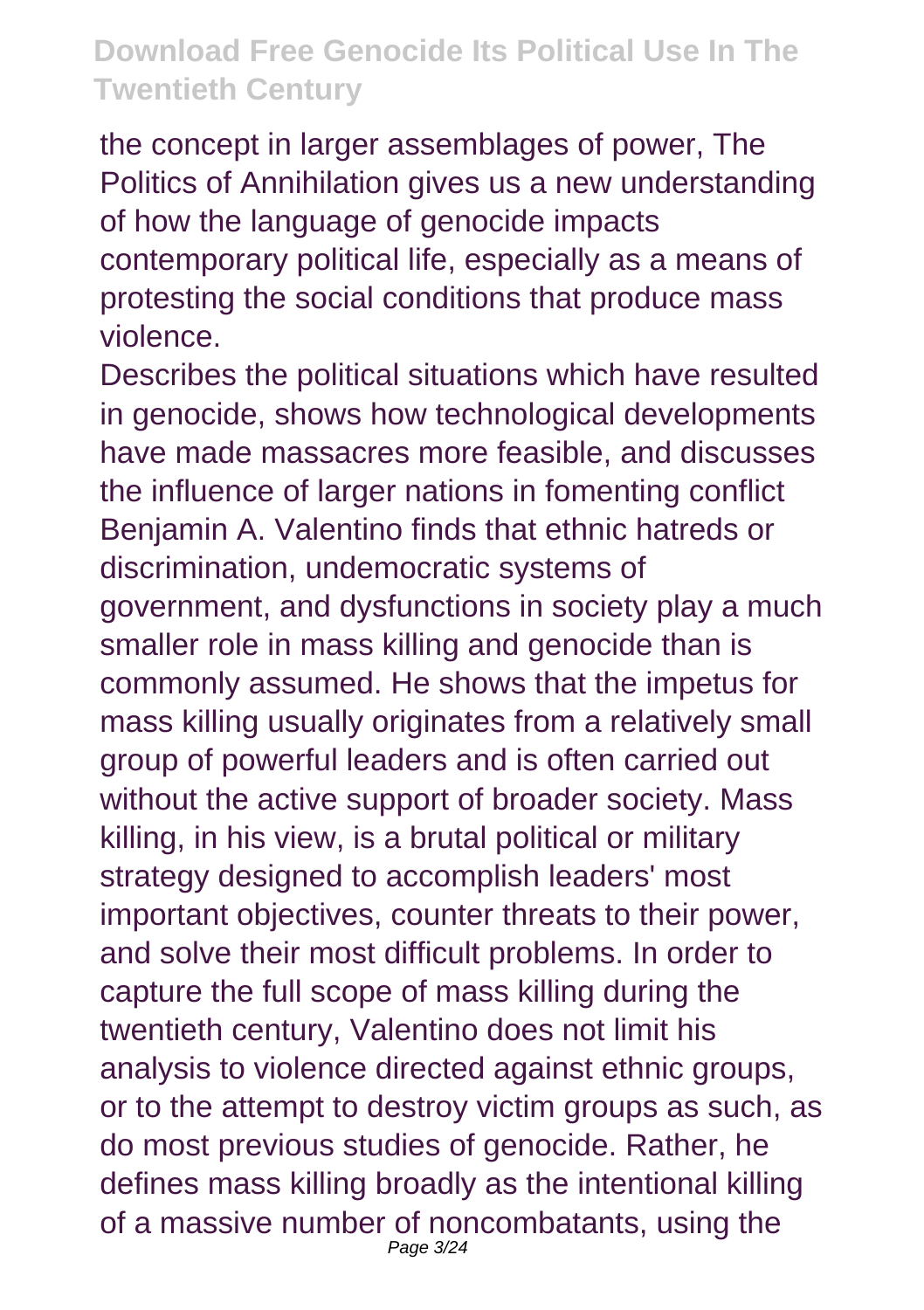criteria of 50,000 or more deaths within five years as a quantitative standard. Final Solutions focuses on three types of mass killing: communist mass killings like the ones carried out in the Soviet Union, China, and Cambodia; ethnic genocides as in Armenia, Nazi Germany, and Rwanda; and "counter-guerrilla" campaigns including the brutal civil war in Guatemala and the Soviet occupation of Afghanistan. Valentino closes the book by arguing that attempts to prevent mass killing should focus on disarming and removing from power the leaders and small groups responsible for instigating and organizing the killing.

Introduction: Starvation and genocide / Frank E. Sysyn and Henry C. Theriault ; Starvation and its political use in the Armenian genocide / George N. Shirinian ; Starvation and violence amid the Soviet politics of silence, 1928-1929 / Olga Bertelsen ; Genocide, revolution, and starvation under the Khmer Rouge / Maureen S. Hiebert ; The famine plot revisited : a reassessment of the Great Irish Famine as genocide / Mark G. McGowan.

A character-driven study of some of the darkest moments in our national history, when America failed to prevent or stop 20th-century campaigns to exterminate Armenians, Jews, Cambodians, Iraqi Kurds, Bosnians, and Rwandans.

This guidebook is an outgrowth of a 1991 conference on "Teaching about Genocide on the Page 4/24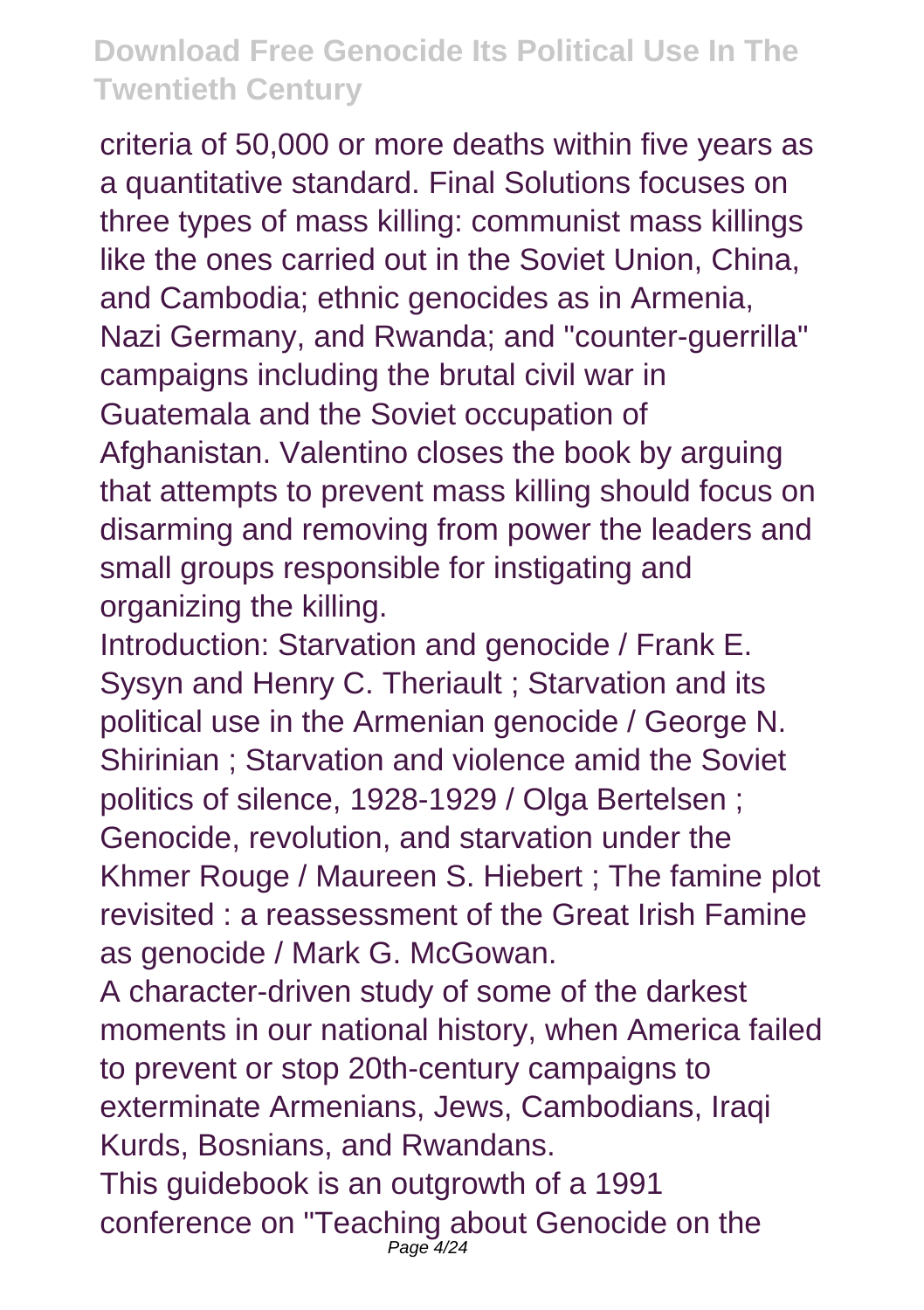College Level." The book is designed as an introduction to the subject of genocide to encourage more teachers to develop new courses and/or integrate aspects of the history of genocide into the curriculum. The book is divided into two parts. Part 1, "Assumptions and Issues," contains the essays: (1) "The Uniqueness and Universality of the Holocaust" (Michael Berenbaum); (2) "Teaching about Genocide in an Age of Genocide" (Helen Fein); (3) "Presuppositions and Issues about Genocide" (Frank Chalk); and (4) "Moral Education and Teaching" (Mary Johnson). Part 2, "Course Syllabi and Assignments," contains materials on selected subject areas, such as anthropology, history, history/sociology, literature, political science, psychology, and sociology. Materials include: "Teaching about Genocide" (Joyce Freedman-Apsel); (2) "Destruction and Survival of Indigenous Societies" (Hilda Kuper); (3) "Genocide in History" (Clive Foss); (4) "History of Twentieth Century Genocide" (Joyce Freedman-Apsel); (5) "Comparative Study of Genocide" (Richard Hovannisian); (6) "The History and Sociology of Genocide" (Frank Chalk; Kurt Jonassohn); (7) "Literature of the Holocaust and Genocide" (Thomas Klein); (8) "Government Repression and Democide" (R. J. Rummel); (9) "Human Destructiveness and Politics" (Roger Smith); (10) "The Politics of Genocide" (Colin Tatz); (11) "Genocide and Page 5/24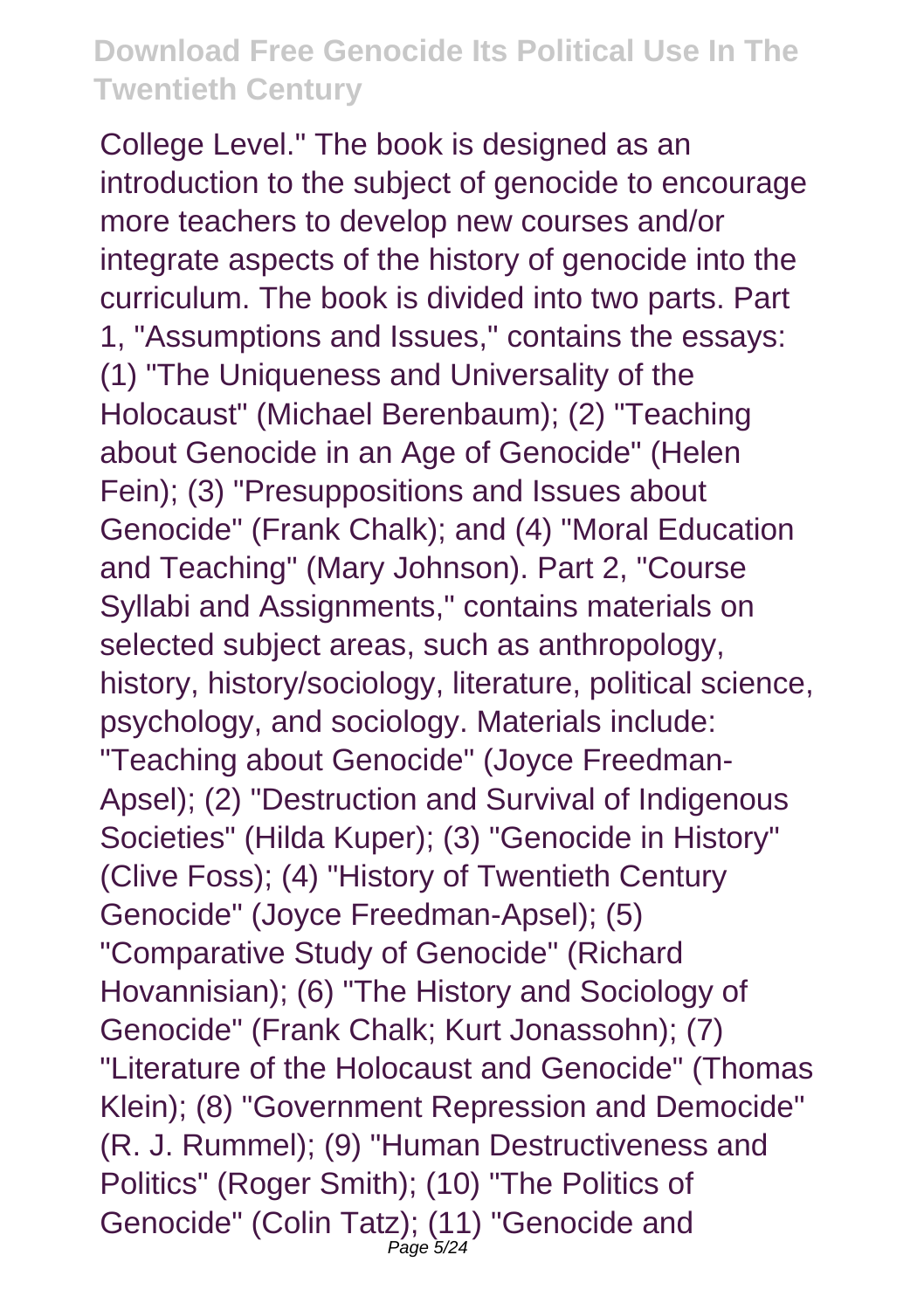'Constructive' Survival" (Ron Baker); (12) "Kindness and Cruelty: The Psychology of Good and Evil" (Ervin Staub); (13)"Genocide and Ethnocide" (Rhoda Howard); (14) "The Comparative Study of Genocide" (Leo Kuper); (15) "Moral Consciousness and Social Action" (Margi Nowak); and (16) "Selected List of Comparative Studies on Genocide" (Helen Fein). (EH)

Based on the distinction between massacre and genocide, this book identifies the main steps of a general process of destruction, rational and irrational, responding to fears, resentments and utopias, and more. It compares the Holocaust, the Rwandan genocide and ethnic cleansing in Bosnia-Hercegovina while respecting the specificities of each.

An abbreviated version of the definitive work on the destruction of Hungarian Jewry.

A free open access ebook is available upon publication. Learn more at www.luminosoa.org. How do victims and perpetrators generate conflicting knowledge about genocide? Using a sociology of knowledge approach, Savelsberg answers this question for the Armenian genocide committed in the context of the First World War. Focusing on Armenians and Turks, he examines strategies of silencing, denial, and acknowledgment in everyday interaction, public rituals, law, and politics. Drawing on interviews, ethnographic accounts, documents, and eyewitness testimony, Savelsberg illuminates the social processes that drive dueling Page 6/24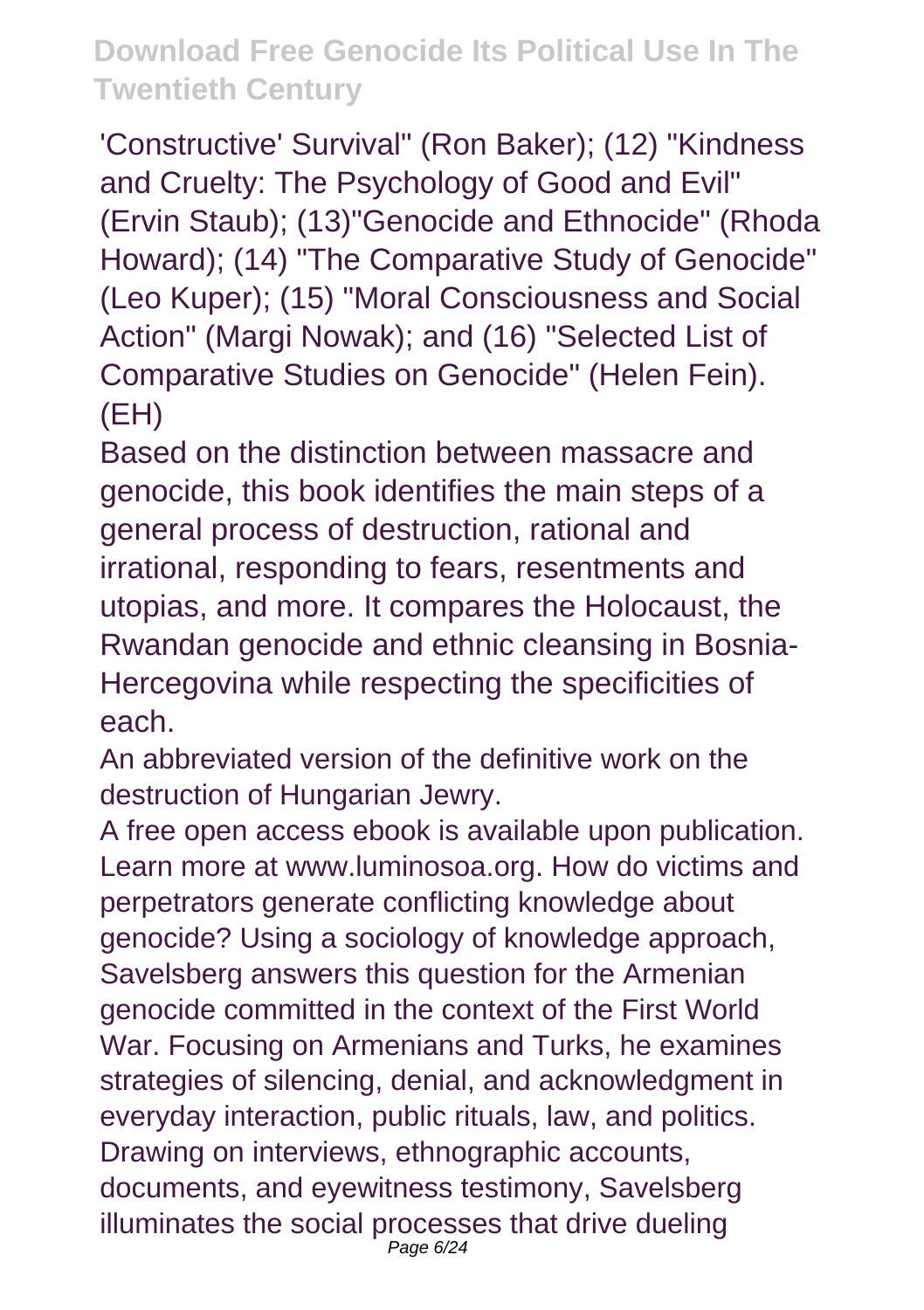versions of history. He reveals counterproductive consequences of denial in an age of human rights hegemony, with implications for populist disinformation campaigns against overwhelming evidence. Historically delineates the problems of genocide as a concept in relation to rival categories of mass violence. This book provides a juridical, sociopolitical history of the evolution of the 1994 Rwandan genocide. Over one million citizens were massacred in less than 100 days via a highly organized, efficiently executed genocide throughout the tiny country of Rwanda. While genocide is not a unique phenomenon in modern times, a genocide like Rwanda's is unique. Unlike most genocides, wherein a government plans and executes mass murder of a targeted portion of its population, asking merely that the majority population look the other way, or at most, provide no harbor to the targeted population (ex: Germany), the Rwandan government relied heavily on the civilian population to not only politically support, but actively engage in the acts of genocide committed over the 100 days throughout the spring of 1994. This book seeks to understand why and how the Rwandan genocide occurred. It analyzes the colonial roots of modern Rwandan government and the development of the political "state of exception" created in Rwanda that ultimately allowed the sovereign to dehumanize the minority Tutsi population and execute the most efficient genocide in modern history.

Between the early 1930s and his death in 1953, Joseph Stalin had more than a million of his own citizens executed. This book is the chilling story of these crimes.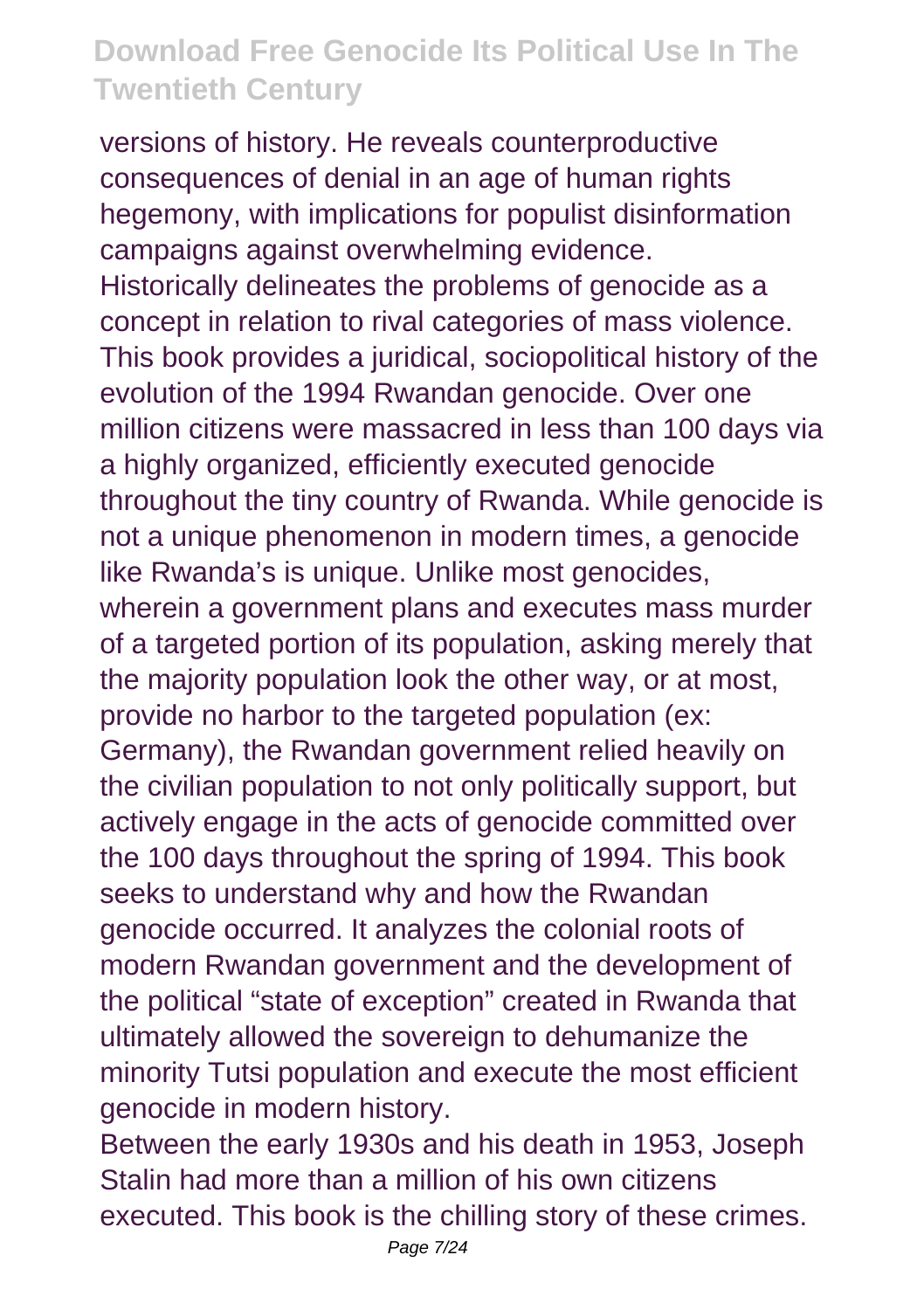The book puts forward the argument that mass killings under Stalin in the 1930s were indeed acts of genocide and that the Soviet dictator himself was behind them. How both the Soviet Union and the United States manipulated and weakened the drafting of the United Nations Genocide Convention treaty in the midst of the Cold War.

How can we comprehend the sociopolitical processes that give rise to extreme violence, ethnic cleansing, or genocide? A major breakthrough in comparative analysis, Purify and Destroy demonstrates that it is indeed possible to compare the Holocaust, the Rwandan genocide, and ethnic cleansing in Bosnia-Herzegovina while respecting the specificities of each appalling phenomenon. Jacques Semelin achieves this, in part, by leading his readers through the three examples simultaneously, the unraveling of which sometimes converges but most often diverges. Semelin's method is multidisciplinary, relying not only on contemporary history but also on social psychology and political science. Based on the seminal distinction between massacre and genocide, Purify and Destroy identifies the main steps of a general process of destruction, both rational and irrational, born of what Semelin terms "delusional rationality." He describes a dynamic structural model with, at its core, the matrix of a social imaginaire that, responding to fears, resentments, and utopias, carves and recarves the social body by eliminating "the enemy." Semelin identifies the main stages that can lead to a genocidal process and explains how ordinary people can become perpetrators. He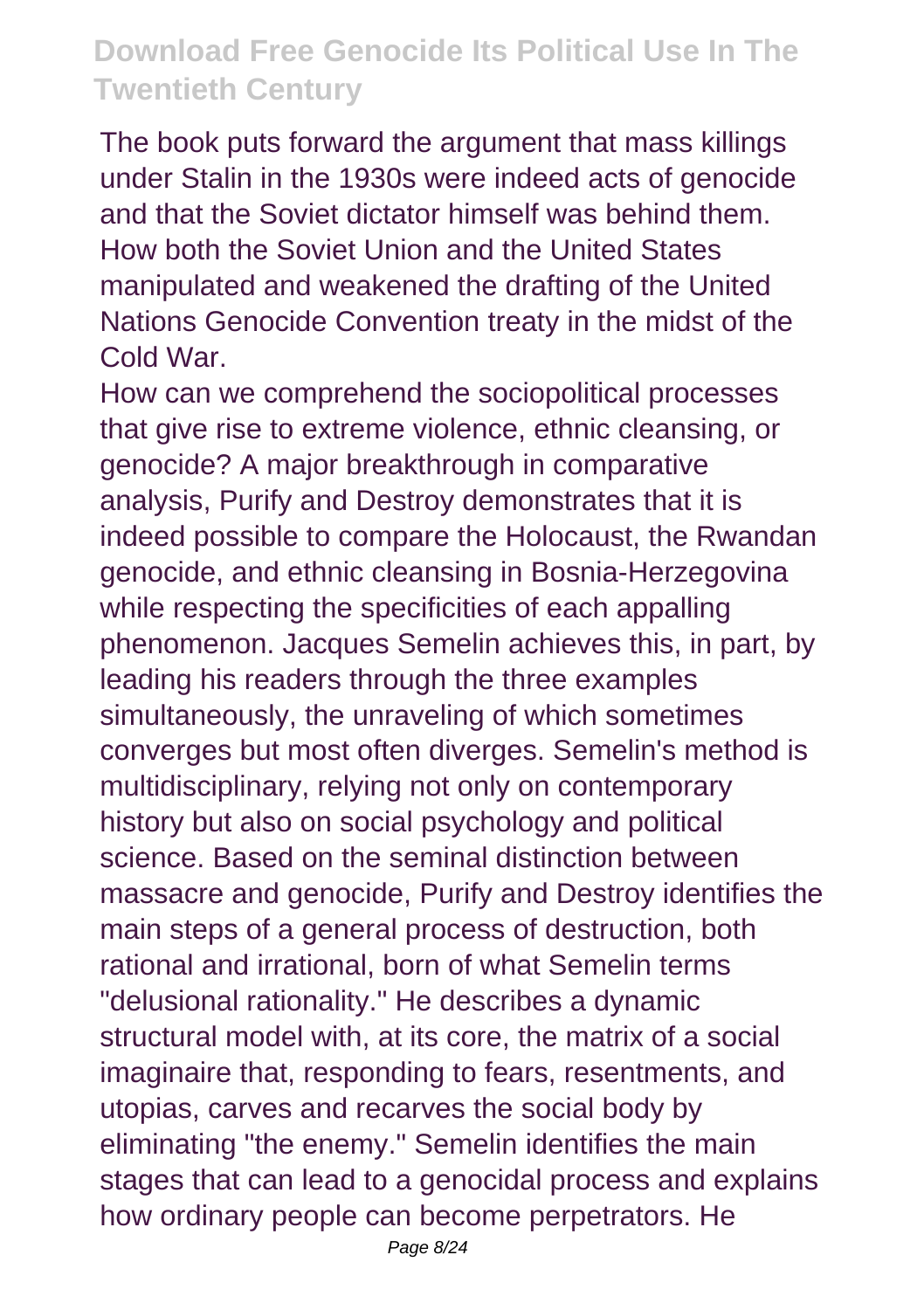develops an intellectual framework to analyze the entire spectrum of mass violence, including terrorism, in the twentieth century and before. Strongly critical of today's political instrumentalization of the "genocide" notion, Semelin urges genocide research to stand back from legal and normative definitions and come of age as a discipline in its own right in the social sciences.

What are the causes of genocide and mass atrocities? How can we prevent these atrocities or, when that is no longer possible, intervene to stop them? What are the impediments to timely and robust action? In what ways do political factors shape the nature, and results, of international responses? The authors of Responding to Genocide explore these questions, examining the many challenges involved in forging effective international policies to combat genocidal violence.

The Killing Trap offers a comparative analysis of the genocides, politicides and ethnic cleansings of the twentieth century, which are estimated to have cost upwards of forty million lives. The book seeks to understand both the occurrence and magnitude of genocide, based on the conviction that such comparative analysis may contribute towards prevention of genocide in the future. Manus Midlarsky compares socio-economic circumstances and international contexts and includes in his analysis the Jews of Europe, Armenians in the Ottoman Empire, Tutsi in Rwanda, black Africans in Darfur, Cambodians, Bosnians, and the victims of conflict in Ireland. The occurrence of genocide is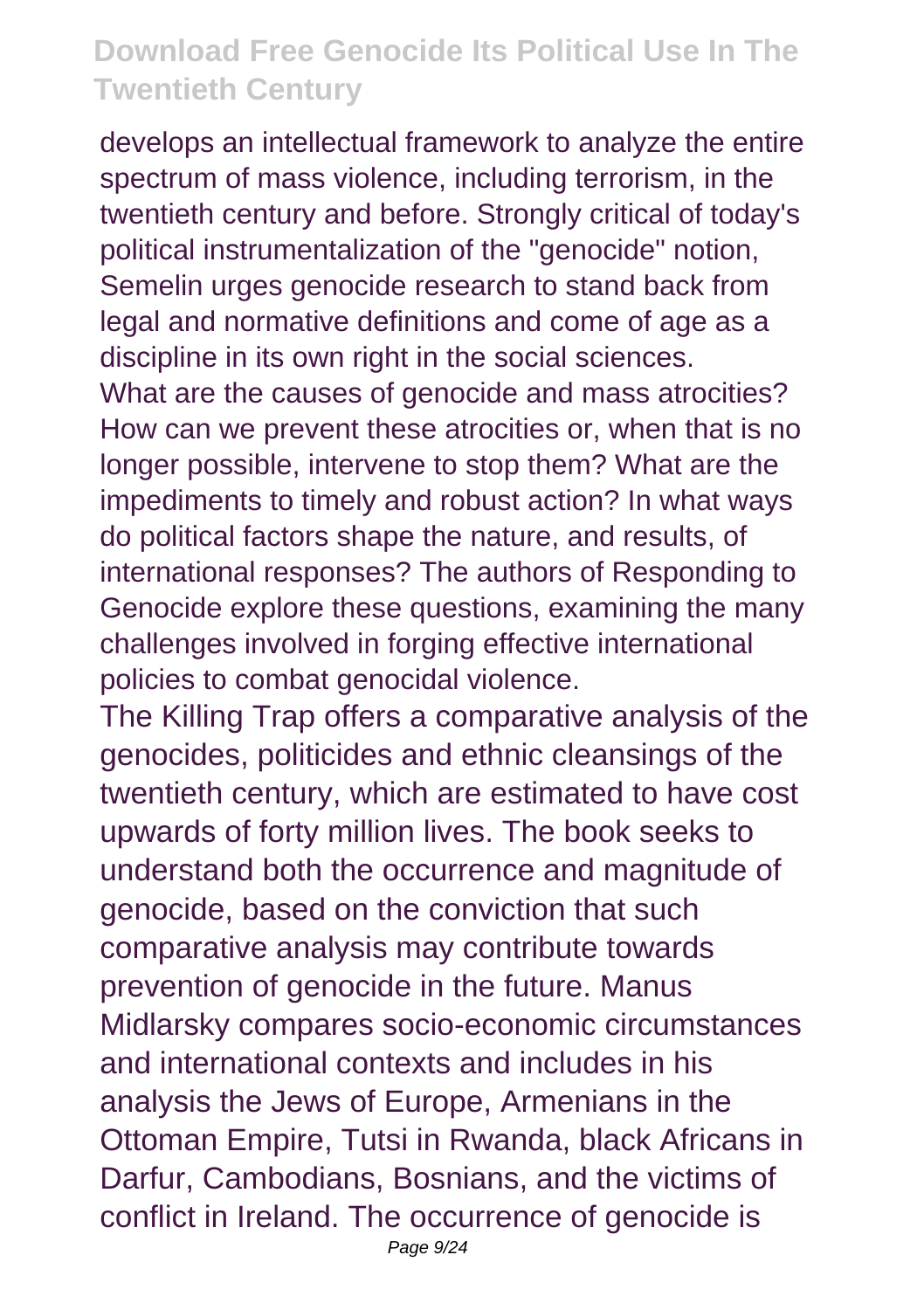explained by means of a framework that gives equal emphasis to the non-occurrence of genocide, a critical element not found in other comparisons, and victims are given a prominence equal to that of perpetrators in understanding the magnitude of genocide.

This book rigorously documents and explains the genocide perpetrated by the Guatemalan state against indigenous Maya populations within the context of its counterinsurgency campaign against leftist guerrillas between 1981 and 1983. In doing so it brings to light a genocide that has remained largely invisible within both academic disciplines and the practitioner sphere. In May 2013, former de facto president of Guatemala, General Efrain Rios Montt, was for ten days indicted for genocide and crimes against humanity within Guatemala's domestic courts. Based upon over a decade of ethnographic research, including in survivors' communities in Guatemala, this book documents the historical processes shaping the genocide by analysing the evolution of both counterinsurgent and insurgent violence and strategy, focusing above all on its impact upon the civilian population. The research clearly evidences the impact of political violence upon non-combatants; how military and insurgent strategies gradually implicate civilians in conflict and the strategies civilians may adopt in order to survive them. Convincingly framed within key theoretical Page 10/24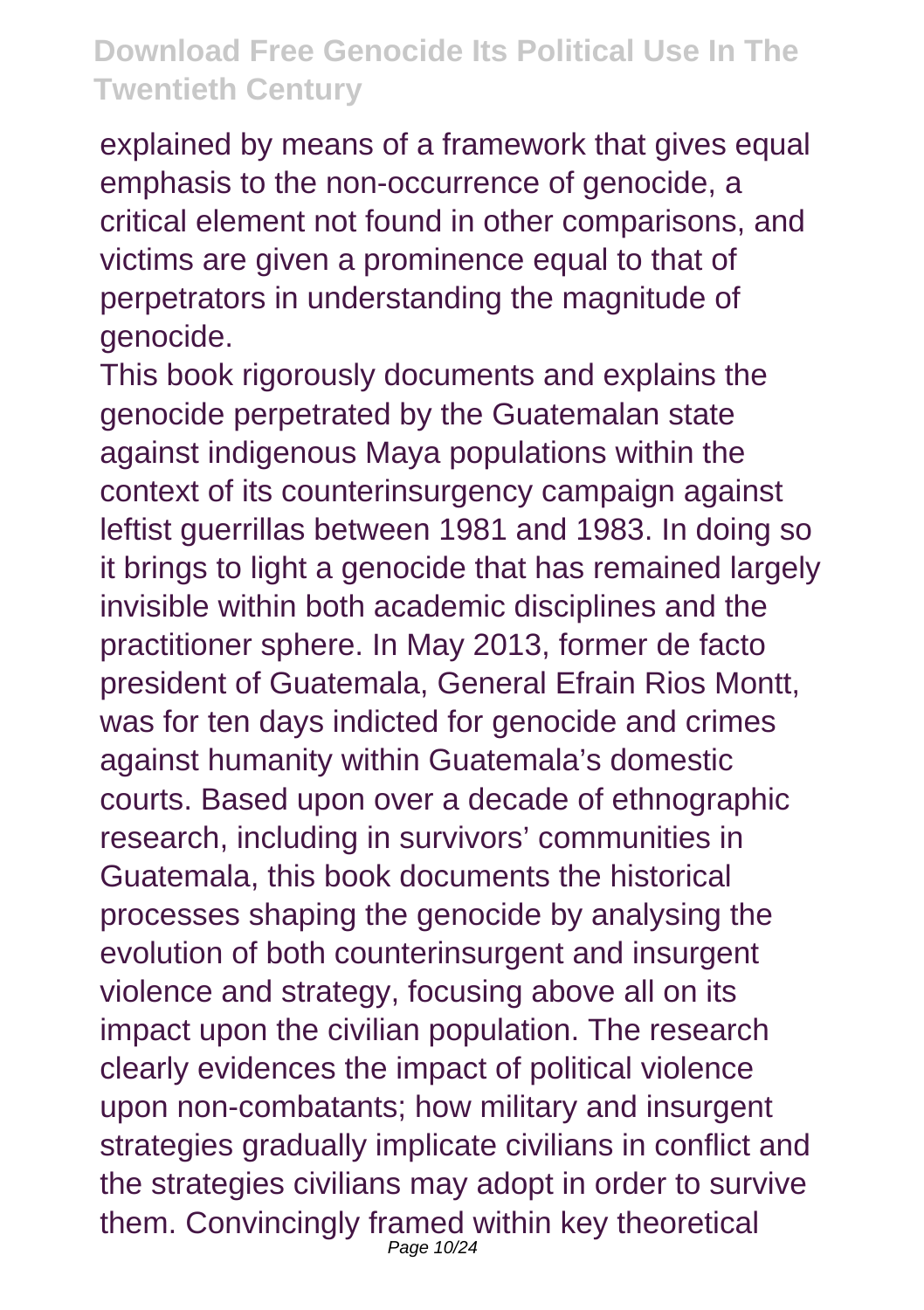scholarship from genocide studies and comparative politics it speaks to a broad audience beyond Latin Americanists.

This book explores the genealogy of the concept of 'Medz Yeghern' ('Great Crime'), the Armenian term for the mass murder and ethnic cleansing of the Armenian ethno-religious group in the Ottoman Empire between the years 1915-1923. Widely accepted by historians as one of the classical cases of genocide in the 20th century, ascribing the right definition to the crime has been a source of contention and controversy in international politics. Vartan Matiossian here draws upon extensive research based on Armenian sources, neglected in much of the current historiography, as well as other European languages in order to trace the development of the concepts pertaining to mass killing and genocide of Armenians from the ancient to the modern periods. Beginning with an analysis of the term itself, he shows how the politics of its use evolved as Armenians struggled for international recognition of the crime after 1945, in the face of Turkish protest. Taking a combined historical, philological, literary and political perspective, the book is an insightful exploration of the politics of naming a catastrophic historical event, and the competitive nature of national collective memories. GenocideIts Political Use in the Twentieth CenturyYale University Press Page 11/24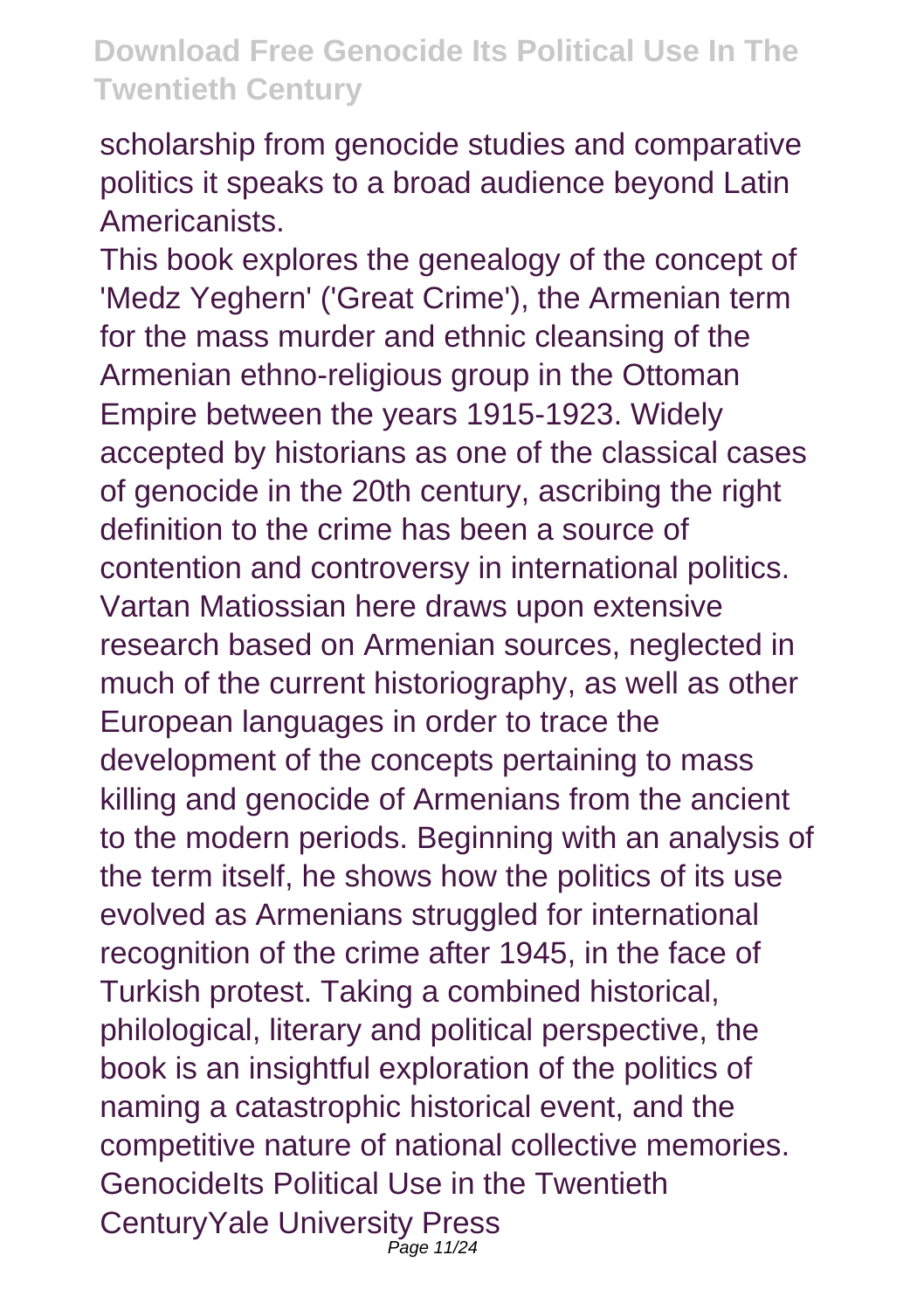A critical exploration of the steps taken to promote peace, reconciliation and justice in post-genocide Rwanda.

Why did the twentieth century witness unprecedented organized genocide? Can we learn why genocide is perpetrated by comparing different cases of genocide? Is the Holocaust unique, or does it share causes and features with other cases of state-sponsored mass murder? Can genocide be prevented? Blending gripping narrative with trenchant analysis, Eric Weitz investigates four of the twentieth century's major eruptions of genocide: the Soviet Union under Stalin, Nazi Germany, Cambodia under the Khmer Rouge, and the former Yugoslavia. Drawing on historical sources as well as trial records, memoirs, novels, and poems, Weitz explains the prevalence of genocide in the twentieth century--and shows how and why it became so systematic and deadly. Weitz depicts the searing brutality of each genocide and traces its origins back to those most powerful categories of the modern world: race and nation. He demonstrates how, in each of the cases, a strong state pursuing utopia promoted a particular mix of extreme national and racial ideologies. In moments of intense crisis, these states targeted certain national and racial groups. believing that only the annihilation of these "enemies" would enable the dominant group to flourish. And in each instance, large segments of the Page 12/24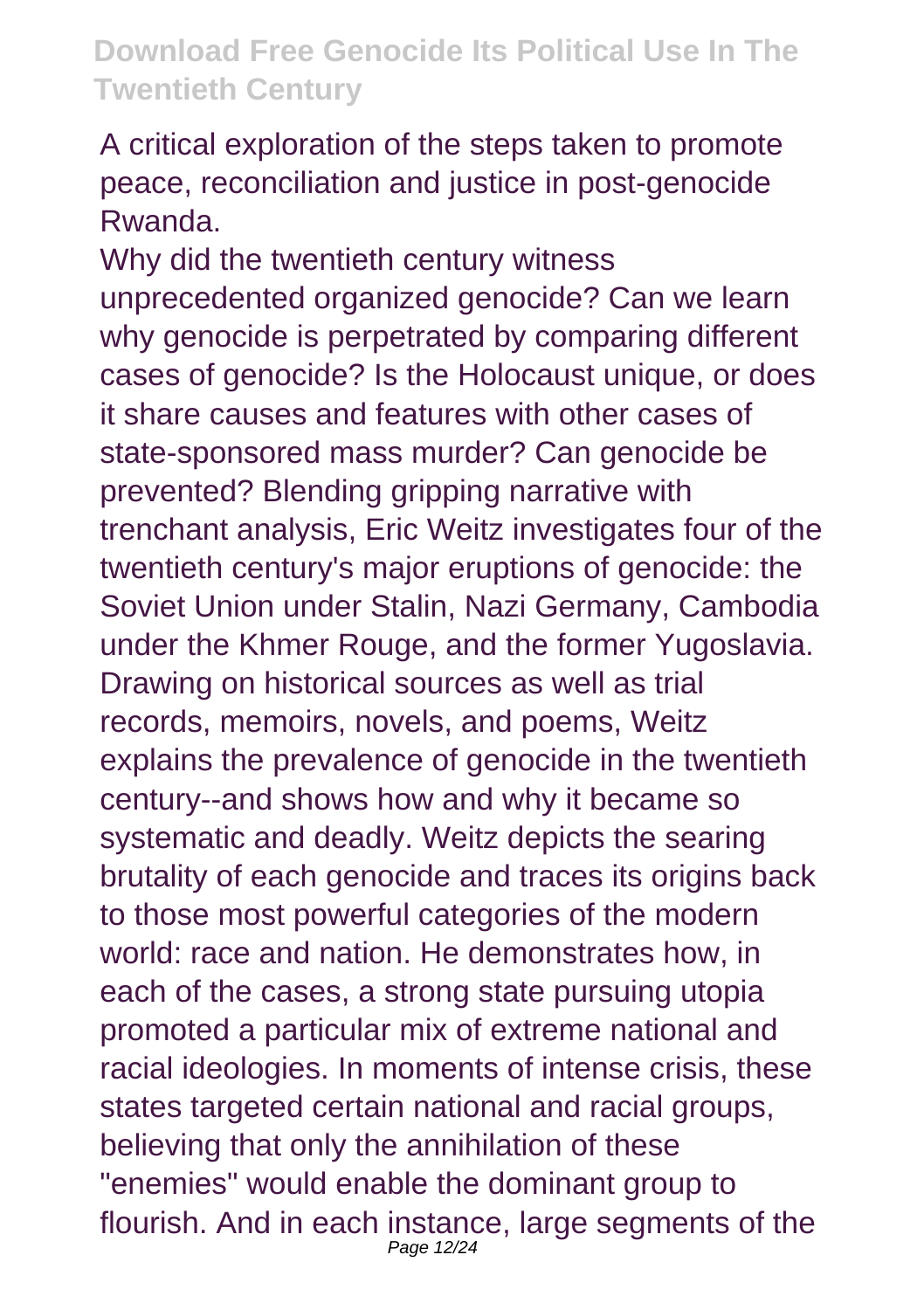population were enticed to join in the often ritualistic actions that destroyed their neighbors. This book offers some of the most absorbing accounts ever written of the population purges forever associated with the names Stalin, Hitler, Pol Pot, and Milosevic. A controversial and richly textured comparison of these four modern cases, it identifies the social and political forces that produce genocide. Developments in the understanding and treatment of genocide through the twentieth century have involved a combination of politics, public opinion, social trends, and economic development, and led to the substantive law of genocide and the assumption of international jurisdiction. This book analyzes incidences of genocide and mass atrocities, focusing on the political factors involved in modern countergenocide efforts. Drawing on incidences of genocide and mass atrocity such as the Holocaust, the Rwandan genocide, and the Armenian genocide, Mark Kielsgard adopts a conceptual model that reveals the political factors which impact the international law of genocide, such as barriers and catalysts to transitional justice and the politics of genocide denial. As a work which provides a focused picture of those influences and their significance to genocide studies, this book will be of great use and interest to students and researchers in international criminal law, conflict studies, and conflict resolution. Genocide not only annihilates people but also Page 13/24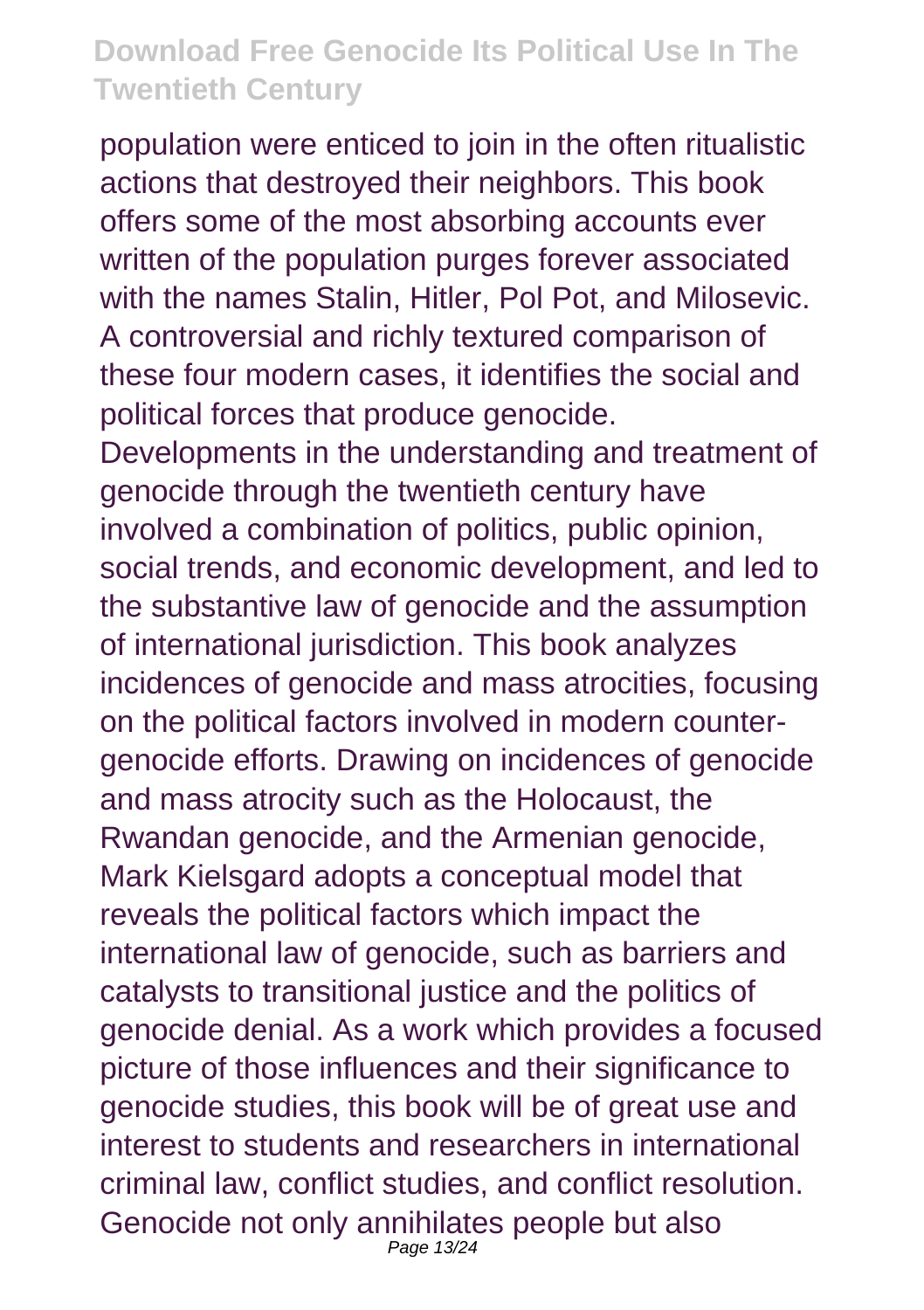destroys and reorganizes social relations, using terror as a method. In Genocide as Social Practice, social scientist Daniel Feierstein looks at the policies of state-sponsored repression pursued by the Argentine military dictatorship against political opponents between 1976 and 1983 and those pursued by the Third Reich between 1933 and 1945. He finds similarities, not in the extent of the horror but in terms of the goals of the perpetrators. The Nazis resorted to ruthless methods in part to stifle dissent but even more importantly to reorganize German society into a Volksgemeinschaft, or people's community, in which racial solidarity would supposedly replace class struggle. The situation in Argentina echoes this. After seizing power in 1976, the Argentine military described its own program of forced disappearances, torture, and murder as a "process of national reorganization" aimed at remodeling society on "Western and Christian" lines. For Feierstein, genocide can be considered a technology of power—a form of social engineering—that creates, destroys, or reorganizes relationships within a given society. It influences the ways in which different social groups construct their identity and the identity of others, thus shaping the way that groups interrelate. Feierstein establishes continuity between the "reorganizing genocide" first practiced by the Nazis in concentration camps and the more complex version—complex in terms of the Page 14/24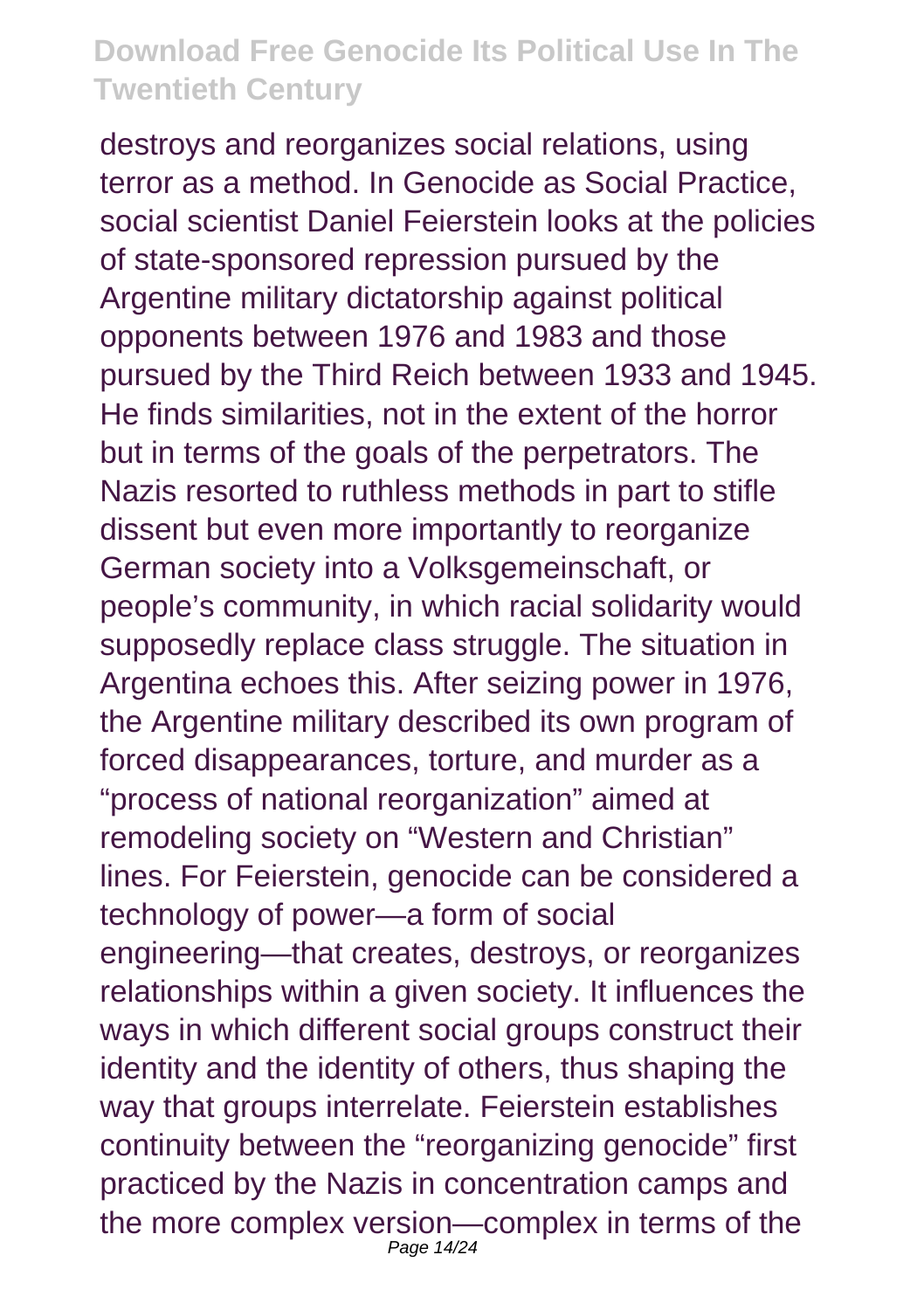symbolic and material closure of social relationships —later applied in Argentina. In conclusion, he speculates on how to construct a political culture capable of confronting and resisting these trends. First published in Argentina, in Spanish, Genocide as Social Practice has since been translated into many languages, now including this English edition. The book provides a distinctive and valuable look at genocide through the lens of Latin America as well as Europe.

More than sixty million people have been victims of genocide in the twentieth century alone, including recent casualties in Bosnia and Rwanda. Herbert Hirsch studies repetitions of large-scale human violence in order to ascertain why people in every historical epoch seem so willing to kill each other. He argues that the primal passions unleashed in the cause of genocide are tied to the manipulation of memory for political purposes. According to Hirsch, leaders often invoke or create memories of real or fictitious past injustices to motivate their followers to kill for political gain or other reasons. Generations pass on their particular versions of events, which then become history. If we understand how cultural memory is created, Hirsch says, we may then begin to understand how and why episodes of mass murder occur and will be able to act to prevent them. In order to revise the politics of memory, Hirsch proposes essential reforms in both the modern political state and in systems of education.

"This book explores the genealogy of the concept of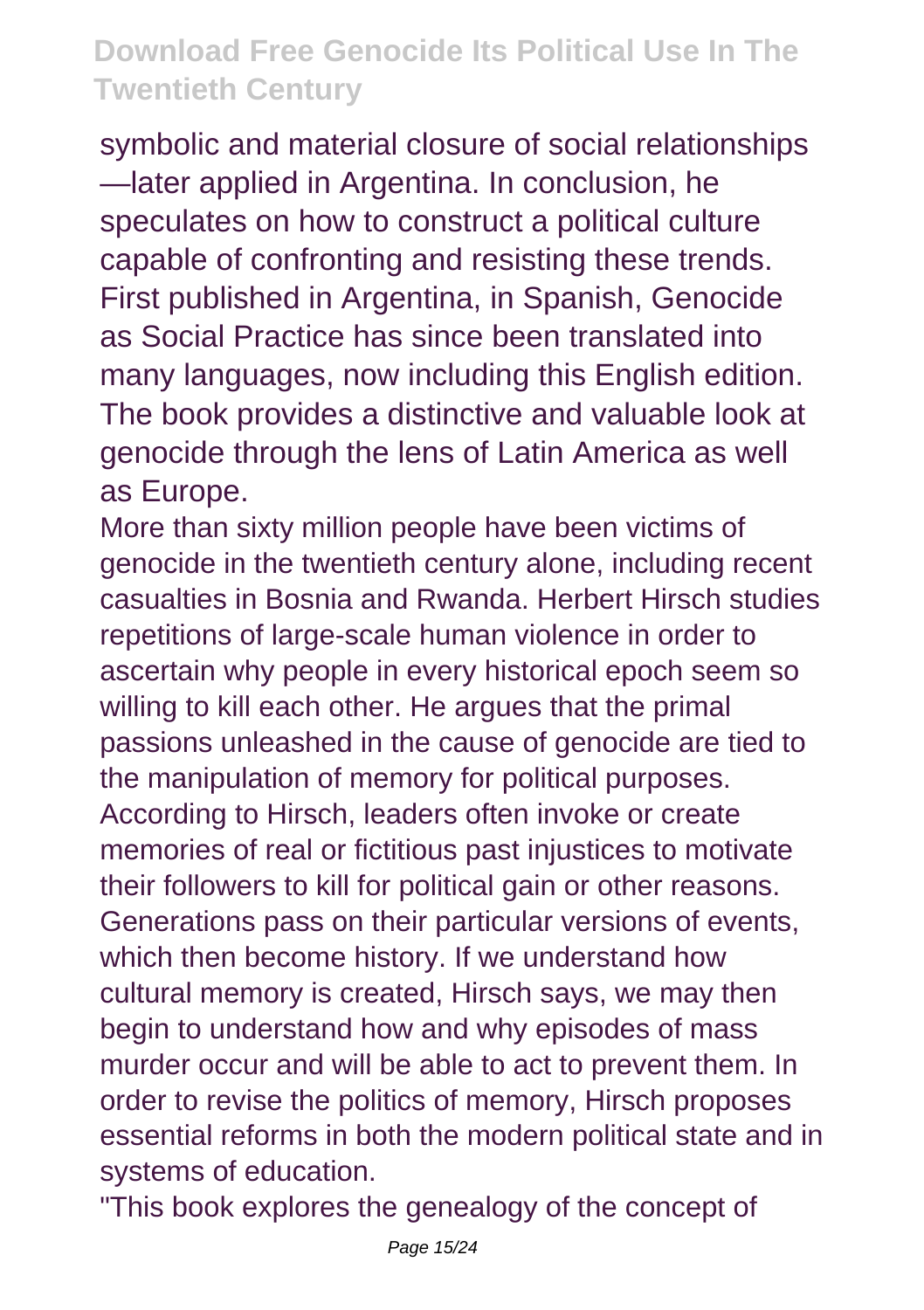'Medz Yeghern' ('Great Crime'), the Armenian term for the mass murder and ethnic cleansing of the Armenian ethno-religious group in the Ottoman Empire between the years 1915-1923. Widely accepted by historians as one of the classical cases of genocide in the 20th century, ascribing the right definition to the crime has been a source of contention and controversy in international politics. Vartan Matiossian here draws upon extensive research based on Armenian sources, neglected in much of the current historiography, as well as other European languages in order to trace the development of the concepts pertaining to mass killing and genocide of Armenians from the ancient to the modern periods. Beginning with an analysis of the term itself, he shows how the politics of its use evolved as Armenians struggled for international recognition of the crime after 1945, in the face of Turkish protest. Taking a combined historical, philological, literary and political perspective, the book is an insightful exploration of the politics of naming a catastrophic historical event, and the competitive nature of national collective memories."-- Colonial legacies -- Invasion and genocide -- Occupation and resistance -- Mobilizing the militias -- Bearing witness, tempting fate -- The vote -- A campaign of violence -- Intervention -- Justice and reconciliation. In this impressive book, Edward S. Herman and David Peterson examine the uses and abuses of the word "genocide." They argue persuasively that the label is highly politicized and that in the United States it is used by the government, journalists, and academics to brand as evil those nations and political movements that in one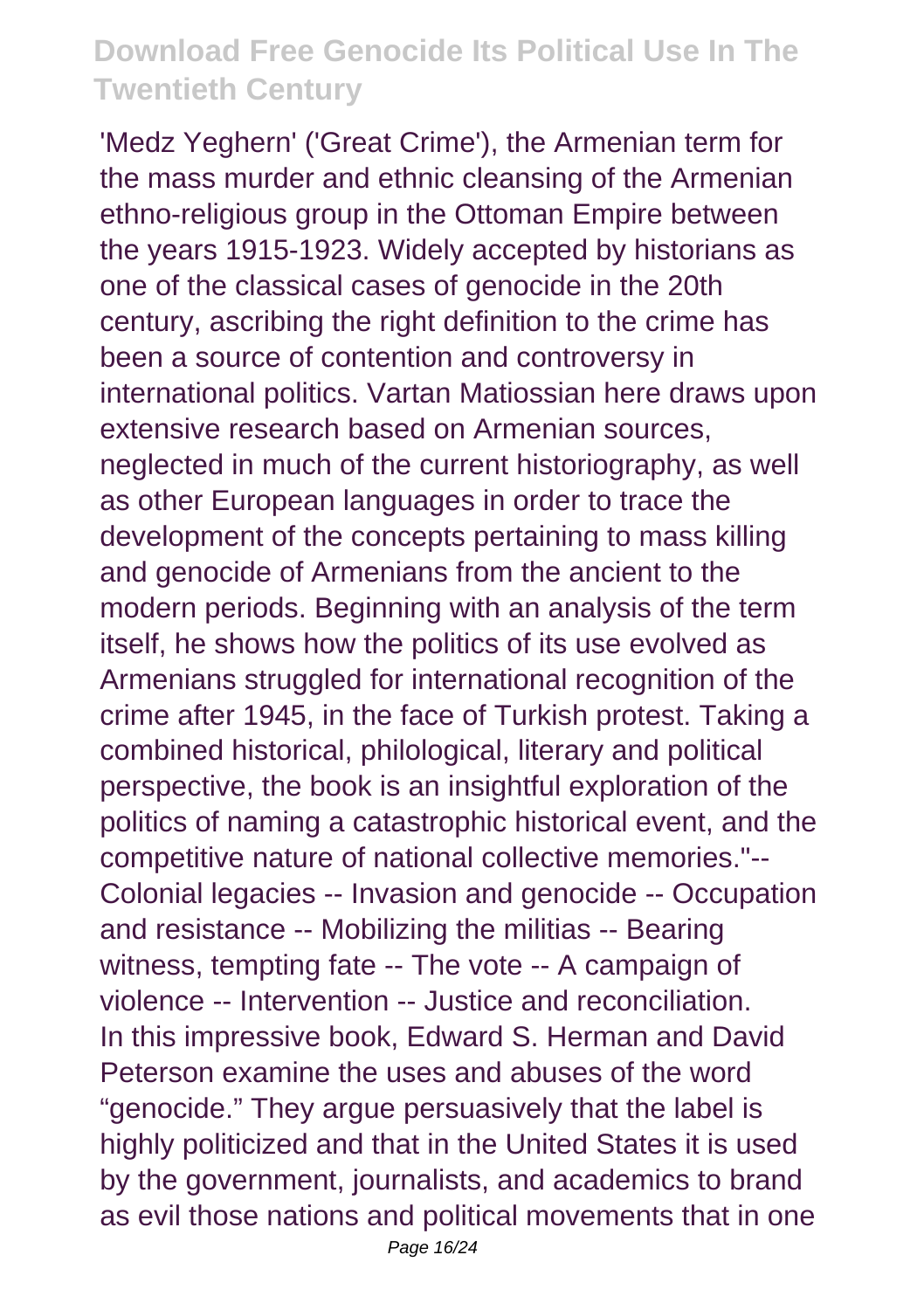way or another interfere with the imperial interests of U.S. capitalism. Thus the word "genocide" is seldom applied when the perpetrators are U.S. allies (or even the United States itself), while it is used almost indiscriminately when murders are committed or are alleged to have been committed by enemies of the United States and U.S. business interests. One set of rules applies to cases such as U.S. aggression in Vietnam, Israeli oppression of Palestinians, Indonesian slaughter of so-called communists and the people of East Timor, U.S. bombings in Serbia and Kosovo, the U.S. war of "liberation" in Iraq, and mass murders committed by U.S. allies in Rwanda and the Republic of Congo. Another set applies to cases such as Serbian aggression in Kosovo and Bosnia, killings carried out by U.S. enemies in Rwanda and Darfur, Saddam Hussein, any and all actions by Iran, and a host of others. With its careful and voluminous documentation, close reading of the U.S. media and political and scholarly writing on the subject, and clear and incisive charts, The Politics of Genocide is both a damning condemnation and stunning exposé of a deeply rooted and effective system of propaganda aimed at deceiving the population while promoting the expansion of a cruel and heartless imperial system.

In an era of globalization and identity politics, this book explores how Holocaust imagery and vocabulary have been appropriated and applied to other genocides. The author examines how the Holocaust has impacted on other ethnic and social groups, asking whether the Holocaust as a symbol is a useful or destructive means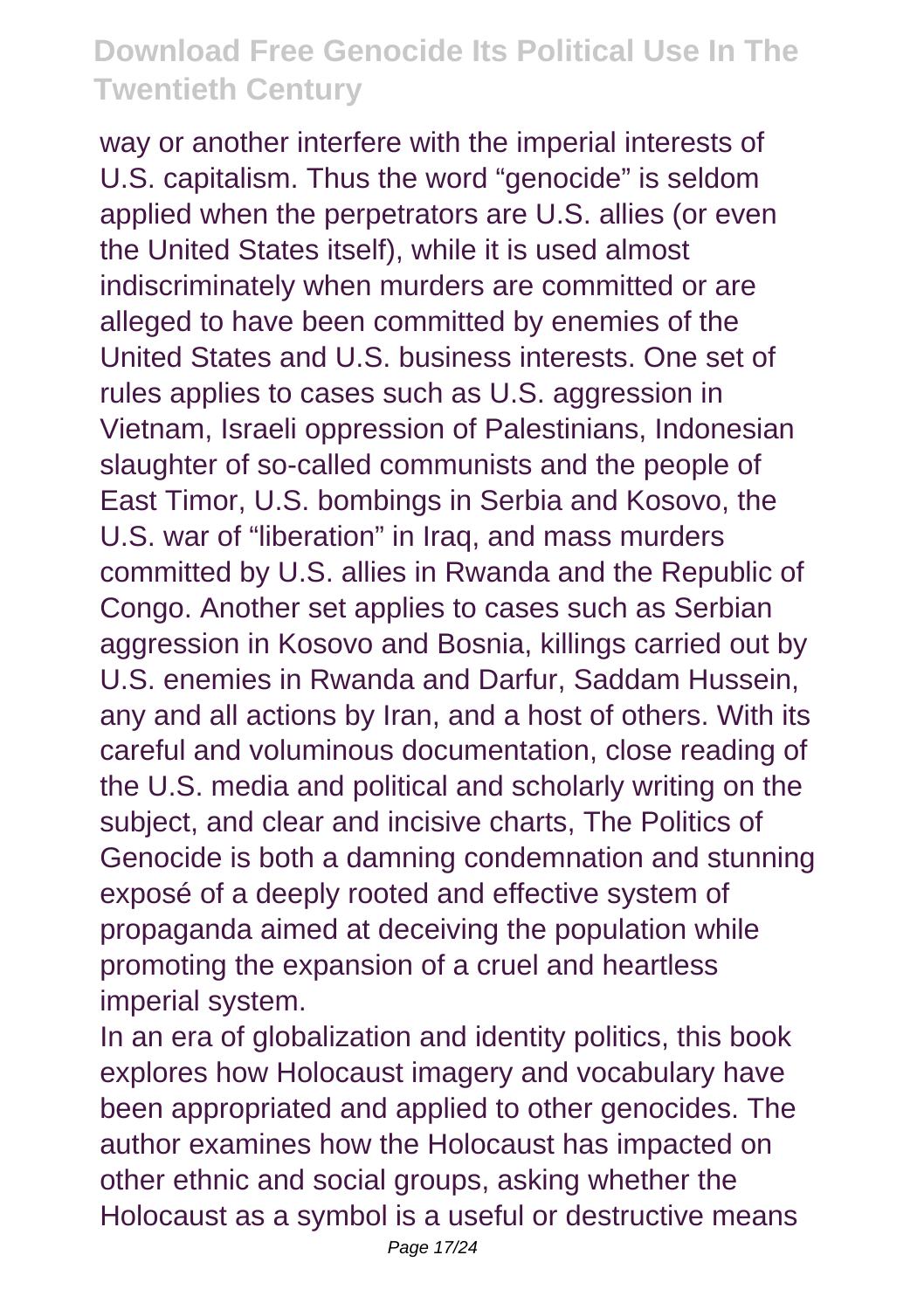of reading non-Jewish history. This volume: explains the rise of the Holocaust as a gradual process, charting how its importance as a symbol has evolved, providing a theoretical framework to understand how and why non-Jewish groups choose to invoke 'holocausts' to apply to other events explores the Holocaust in relation to colonialism and indigenous genocide, with case studies on America, Australia and New Zealand analyzes the Holocaust in relation to war and genocide, with case studies on the Armenian genocide, the Rape of Nanking, Serbia and the Rwandan genocide examines how the Holocaust has been used to promote animal rights. Demonstrating both the opportunities and pitfalls the Holocaust provides to non-Jewish groups who seek to represent their collective histories, this book fills a much needed gap on the use of the Holocaust in contemporary identity politics and will be of interest to students and researchers of politics, the Holocaust and genocide. Filip Reyntjens's new book analyzes political governance in post-genocide Rwanda and focuses on the rise of the authoritarian Rwandan Patriotic Front (RPF). In the aftermath of the 1994 Rwandan genocide, the RPF has employed various means - rigged elections, elimination of opposition parties and civil society, legislation outlawing dissenting opinions, and terrorism - to consolidate power and perpetuate its position as the nation's ruling party. Although many international observers have hailed Rwanda as a "success story" for its technocratic governance, societal reforms, and economic development, Reyntjens complicates this picture by casting light on the regime's human rights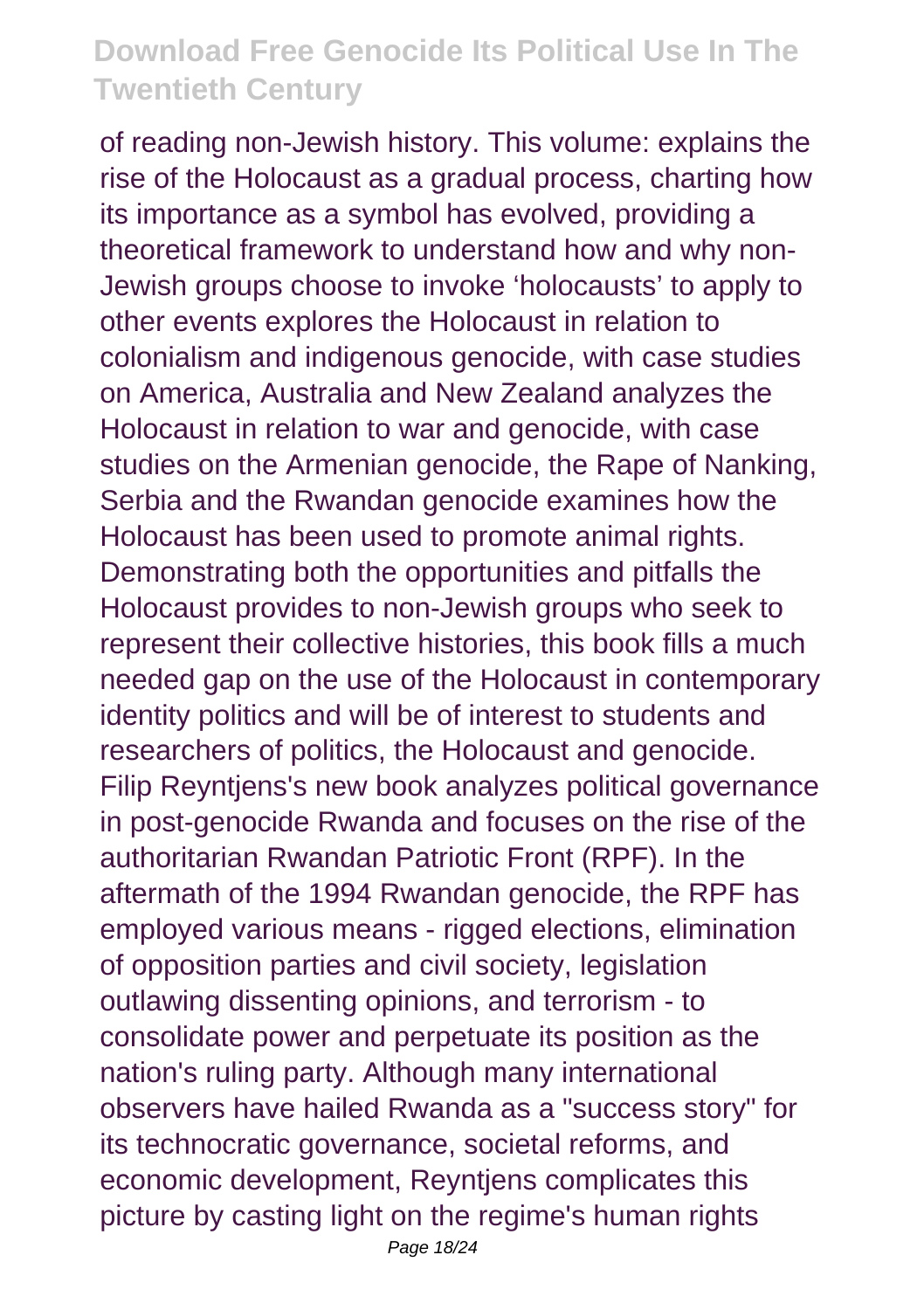abuses, social engineering projects, information management schemes, and retributive justice system. Events in Rwanda in 1994 mark a landmark in the history of modern genocide. Up to one million people were killed in a planned public and political campaign. In the face of indisputable evidence, the Security Council of the United Nations failed to respond. In this classic of investigative journalism, Linda Melvern tells the compelling story of what happened. She holds governments to account, showing how individuals could have prevented what was happening and didn't do so. The book also reveals the unrecognised heroism of those who stayed on during the genocide, volunteer peacekeepers and those who ran emergency medical care. Fifteen years on, this new edition examines the ongoing impact of the 1948 Genocide Convention and the shock waves Rwanda caused around the world. Based on fresh interviews with key players and newly-released documents, A People Betrayed is a shocking indictment of the way Rwanda is and was forgotten and how today it is remembered in the **West** 

'An angry and eloquent book.' Financial Times'Alain Destexhe, a former Secretary General of the relief agency Médecins sans Frontières and now a senator in the Belgium Parliament, who has writted Rwanda in Genocide in the Twentieth Century, a treatise to counter the catch-all of media coverage in which 'all catastrophes are treated alike and reduced to their lowest common denominator - compassion on the part of the onlooker.' **Observer** 

Why are some genocides prominently remembered Page 19/24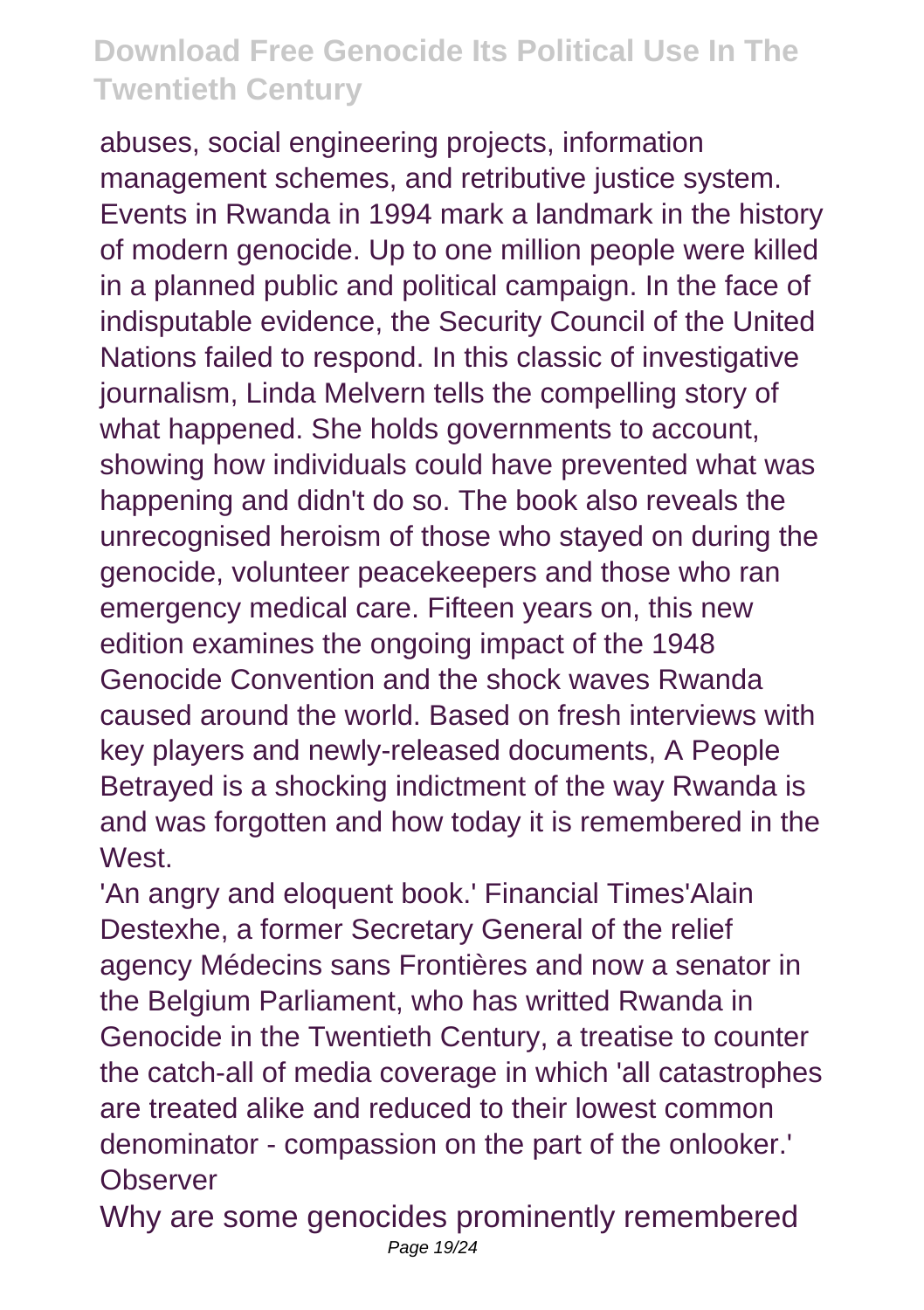while others are ignored, hidden, or denied? Consider the Turkish campaign denying the Armenian genocide, followed by the Armenian movement to recognize the violence. Similar movements are building to acknowledge other genocides that have long remained out of sight in the media, such as those against the Circassians, Greeks, Assyrians, the indigenous peoples in the Americas and Australia, and the violence that was the precursor to and the aftermath of the Holocaust. The contributors to this collection look at these cases and others from a variety of perspectives. These essays cover the extent to which our biases, our ways of knowing, our patterns of definition, our assumptions about truth, and our processes of remembering and forgetting as well as the characteristics of generational transmission, the structures of power and state ideology, and diaspora have played a role in hiding some events and not others. Noteworthy among the collection's coverage is whether the trade in African slaves was a form of genocide and a discussion not only of Hutus brutalizing Tutsi victims in Rwanda, but of the execution of moderate Hutus as well. Hidden Genocides is a significant contribution in terms of both descriptive narratives and interpretations to the emerging subfield of critical genocide studies. Contributors: Daniel Feierstein, Donna-Lee Frieze, Krista Hegburg, Alexander Laban Hinton, Adam Page 20/24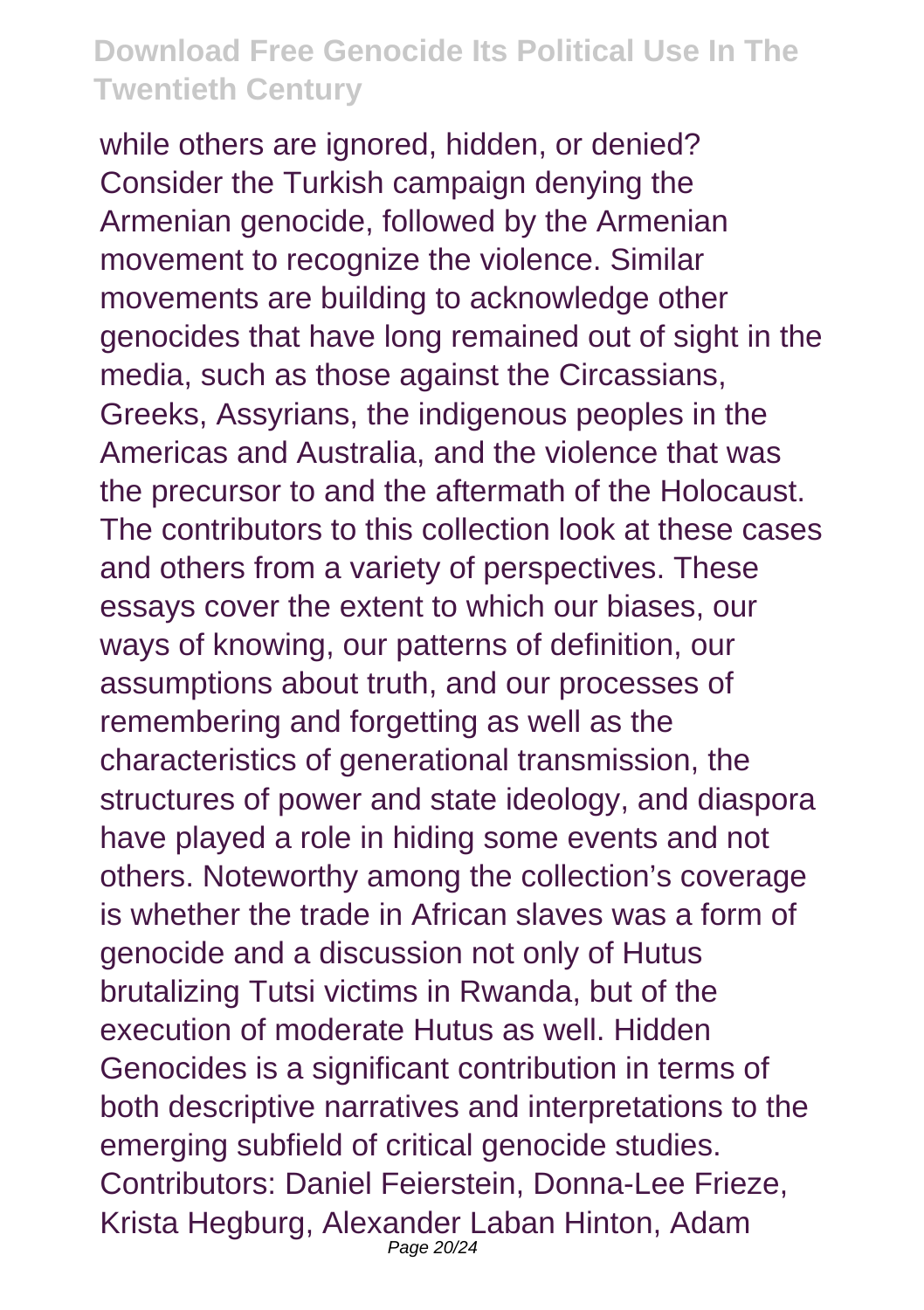#### Jones, A. Dirk Moses, Chris M. Nunpa, Walter Richmond, Hannibal Travis, and Elisa von Joeden-Forgey

This comprehensive introduction to the study of war and genocide presents a disturbing case that the potential for slaughter is deeply rooted in the political, economic, social and ideological relations of the modern world. Most accounts of war and genocide treat them as separate phenomena. This book thoroughly examines the links between these two most inhuman of human activities. It shows that the generally legitimate business of war and the monstrous crime of genocide are closely related. This is not just because genocide usually occurs in the midst of war, but because genocide is a form of war directed against civilian populations. The book shows how fine the line has been, in modern history, between 'degenerate war' involving the mass destruction of civilian populations, and 'genocide', the deliberate destruction of civilian groups as such. Written by one of the foremost sociological writers on war, War and Genocide has four main features: an original argument about the meaning and causes of mass killing in the modern world; a guide to the main intellectual resources – military, political and social theories – necessary to understand war and genocide; summaries of the main historical episodes of slaughter, from the trenches of the First World War to the Nazi Holocaust and the killing fields of Page 21/24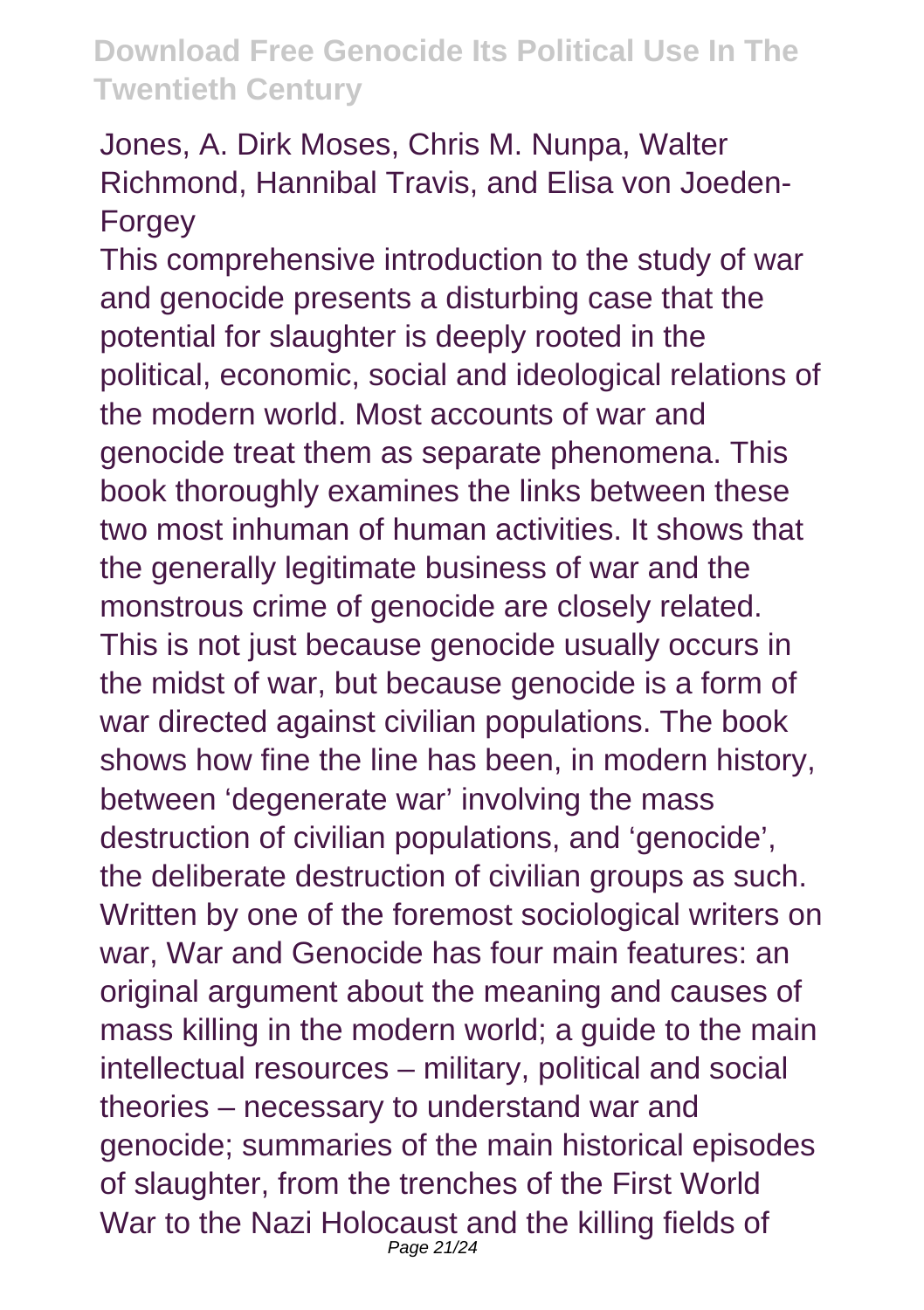Cambodia, Bosnia and Rwanda; practical guides to further reading, courses and websites. This book examines war and genocide together with their opposites, peace and justice. It looks at them from the standpoint of victims as well as perpetrators. It is an important book for anyone wanting to understand – and overcome – the continuing salience of destructive forces in modern society.

Presents the never-before-published autobiography of Raphael Lemkin, who immigrated to the U.S. during World War II and made it his life's work to fight genocide, a term he coined, with the might of the U.N. Genocide Convention.

Genocide has scarred human societies since Antiquity. In the modern era, genocide has been a global phenomenon: from massacres in colonial America, Africa, and Australia to the Holocaust of European Jewry and mass death in Maoist China. In recent years, the discipline of 'genocide studies' has developed to offer analysis and comprehension. The Oxford Handbook of Genocide Studies is the first book to subject both genocide and the young discipline it has spawned to systematic, in-depth investigation. Thirty-four renowned experts study genocide through the ages by taking regional, thematic, and disciplinary-specific approaches. Chapters examine secessionist and political genocides in modern Asia. Others treat the violent dynamics of European colonialism in Africa, the Page 22/24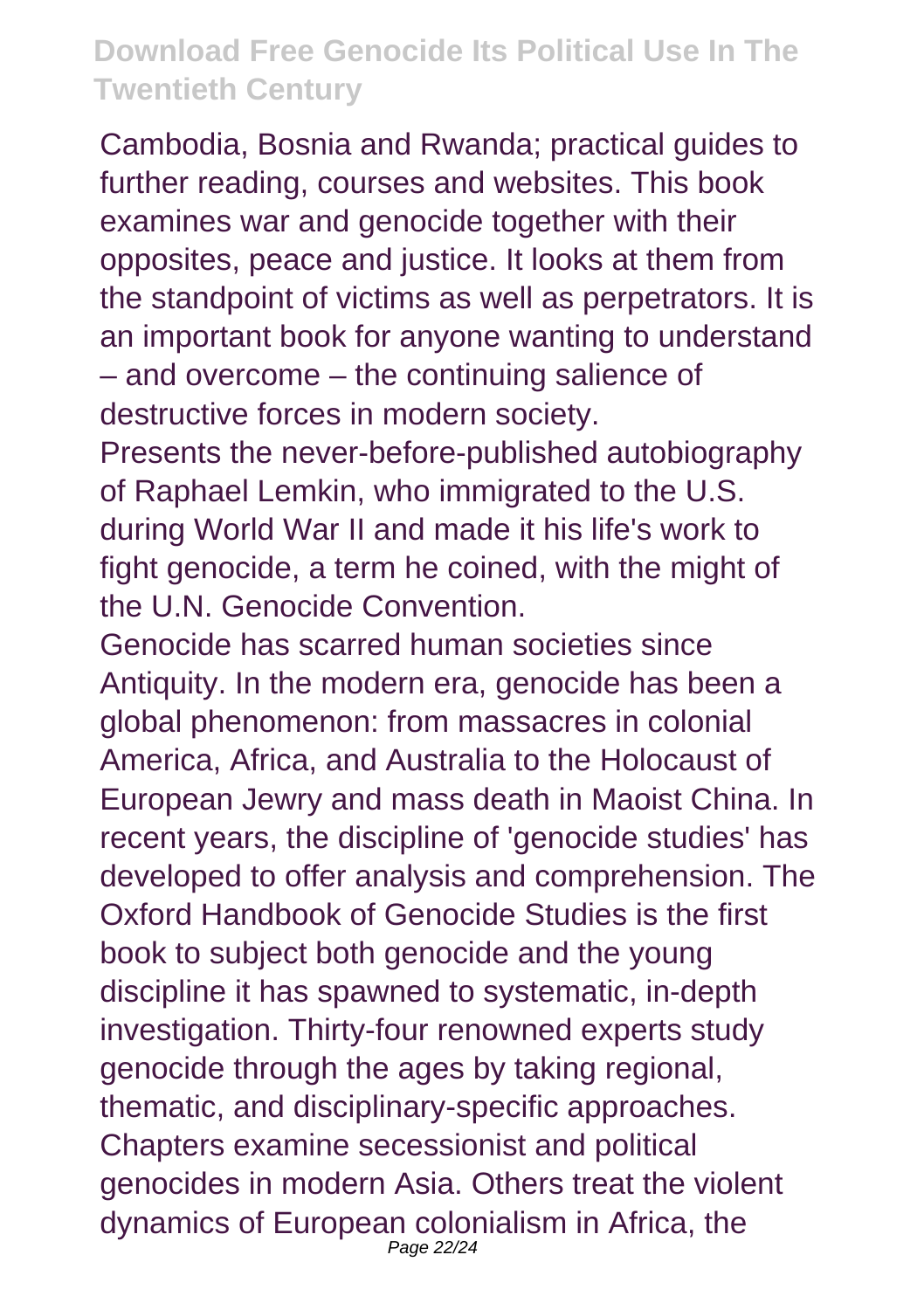complex ethnic geography of the Great Lakes region, and the structural instability of the continent's northern horn. South and North America receive detailed coverage, as do the Ottoman Empire, Nazioccupied Europe, and post-communist Eastern Europe. Sustained attention is paid to themes like gender, memory, the state, culture, ethnic cleansing, military intervention, the United Nations, and prosecutions. The work is multi-disciplinary, featuring the work of historians, anthropologists, lawyers, political scientists, sociologists, and philosophers. Uniquely combining empirical reconstruction and conceptual analysis, this Handbook presents and analyses regions of genocide and the entire field of 'genocide studies' in one substantial volume. A number of highly informative books have been written about what is often called the "Armenian Genocide". This book, written by a political scientist, offers a different approach: It doesn't concentrate on the past; it concentrates on the present, and shows how this past event is perceived and discussed today. The idea is that the arguments deployed in this debate, those which allege that what happened amounts to genocide and those which deny this claim reveal something about cognitive structures of present agents, such as the Turkish government, as well as about the meaning and use of the term "genocide". Analyzing current positions and communication on this historical event thereby helps Page 23/24